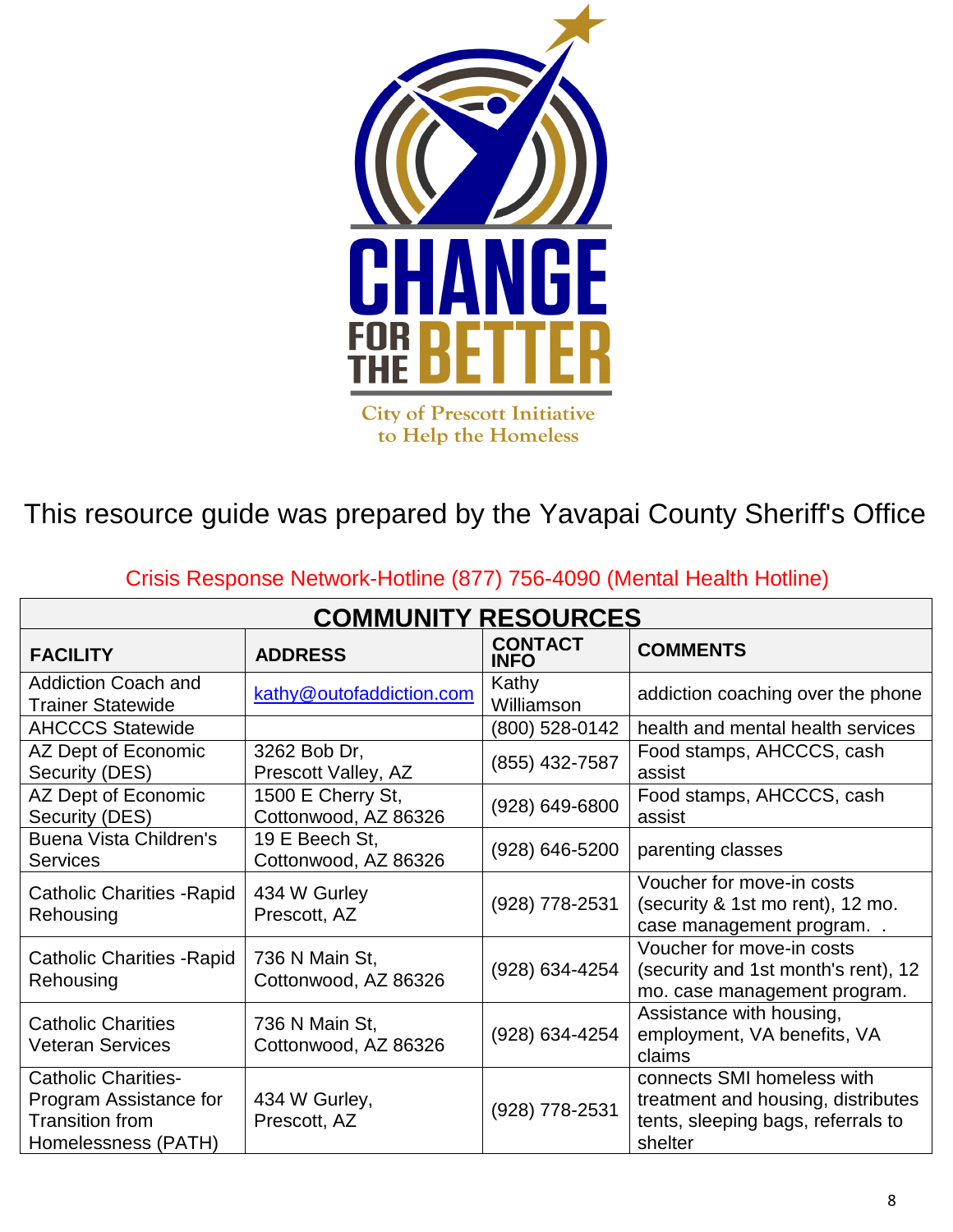| <b>COMMUNITY RESOURCES</b>                                                                            |                                           |                                  |                                                                                                                   |  |  |
|-------------------------------------------------------------------------------------------------------|-------------------------------------------|----------------------------------|-------------------------------------------------------------------------------------------------------------------|--|--|
| <b>FACILITY</b>                                                                                       | <b>ADDRESS</b>                            | <b>CONTACT</b><br><b>INFO</b>    | <b>COMMENTS</b>                                                                                                   |  |  |
| <b>Catholic Charities-</b><br>Program Assistance for<br><b>Transition from</b><br>Homelessness (PATH) | 736 N Main St<br>Cottonwood, AZ 86326     | (928) 634-4254                   | connects SMI homeless with<br>treatment and housing, distributes<br>tents, sleeping bags, referrals to<br>shelter |  |  |
| <b>Coalition for</b><br><b>Compassion and Justice</b><br>- Open Door                                  | 505 W Gurley St,<br>Prescott, AZ          | (928) 445-8382                   | nutrition assistance, warm clothes,<br>home repairs, second chance<br>housing                                     |  |  |
| <b>Cottonwood Motor</b><br>Vehicle Dept                                                               | 525 S 12th St,<br>Cottonwood, AZ 86326    | (800) 251-5866                   |                                                                                                                   |  |  |
| <b>First Baptist Church</b><br>Outreach Program                                                       | Goodwin/Marina St<br>Prescott, AZ         | (928) 778-9790                   | food, limited housing assistance,<br>utility assistance                                                           |  |  |
| Northern Arizona<br><b>Council of Governments</b><br>(NACOG)                                          | 221 N Marina St # 201,<br>Prescott, AZ    | (928) 771-1482<br>(928) 213-5246 | utility assistance, legal assistance,<br>employment                                                               |  |  |
| <b>Old Town Mission</b>                                                                               | 116 E Pinal St,<br>Cottonwood, AZ         | (928) 634-7869                   | emergency food, gas vouchers,<br>travelers assistance, medical rx,<br>showers, hot lunch                          |  |  |
| <b>Prescott Motor Vehicle</b><br>Dept                                                                 | 1105 Commerce Dr,<br>Prescott, AZ         | (800) 251-5866                   |                                                                                                                   |  |  |
| <b>Salvation Army</b>                                                                                 | 237 S Montezuma St,<br>Prescott, AZ       | (928) 778-0150                   | limited utility assistance, clothing                                                                              |  |  |
| <b>Salvation Army</b>                                                                                 | 840 Mountain Shadows Dr<br>Sedona, AZ     | (928) 282-7800                   | Rent, Utilities                                                                                                   |  |  |
| <b>Salvation Army</b>                                                                                 | Cottonwood                                | (928) 202-2538                   | Rent, Utilities, Eye Glasses,<br>Motel-extreme weather conditions<br>with medical issues                          |  |  |
| <b>Salvation Army</b>                                                                                 | Camp Verde                                | (928) 300-3165                   | Rent, Utilities, Motel                                                                                            |  |  |
| <b>St Vincent De Paul</b><br>Society                                                                  | 781 E. Cliffs Pkwy<br>Camp Verde, AZ      | (928) 567-9471                   |                                                                                                                   |  |  |
| St. Vincent de Paul<br>Society                                                                        | 180 Soldier Pass Road<br>Sedona, AZ       | (928) 821-1292                   |                                                                                                                   |  |  |
| St. Vincent de Paul<br>Society                                                                        | 825 W Mingus Ave<br>Cottonwood, AZ 86326  | (928) 634-9652                   | call on tues, wed or thur from<br>9am-noon                                                                        |  |  |
| Yavapai Cty Community<br><b>Health Services</b>                                                       | 1090 Commerce Dr,<br>Prescott, AZ         | (928) 771-3122                   | health services                                                                                                   |  |  |
| Yavapai Cty Community<br><b>Health Services</b>                                                       | 3212 N Windsong<br>Prescott Valley, AZ    | (928) 771-3377                   | health services                                                                                                   |  |  |
| Yavapai Cty Community<br><b>Health Services</b>                                                       | Hwy 89,<br>Chino Valley, AZ               | (928) 771-3122                   | health services                                                                                                   |  |  |
| Yavapai Cty Community<br><b>Health Services</b>                                                       | 1 Brian Mickelsen Pkwy,<br>Cottonwood, AZ | (928) 639-8130                   | health services                                                                                                   |  |  |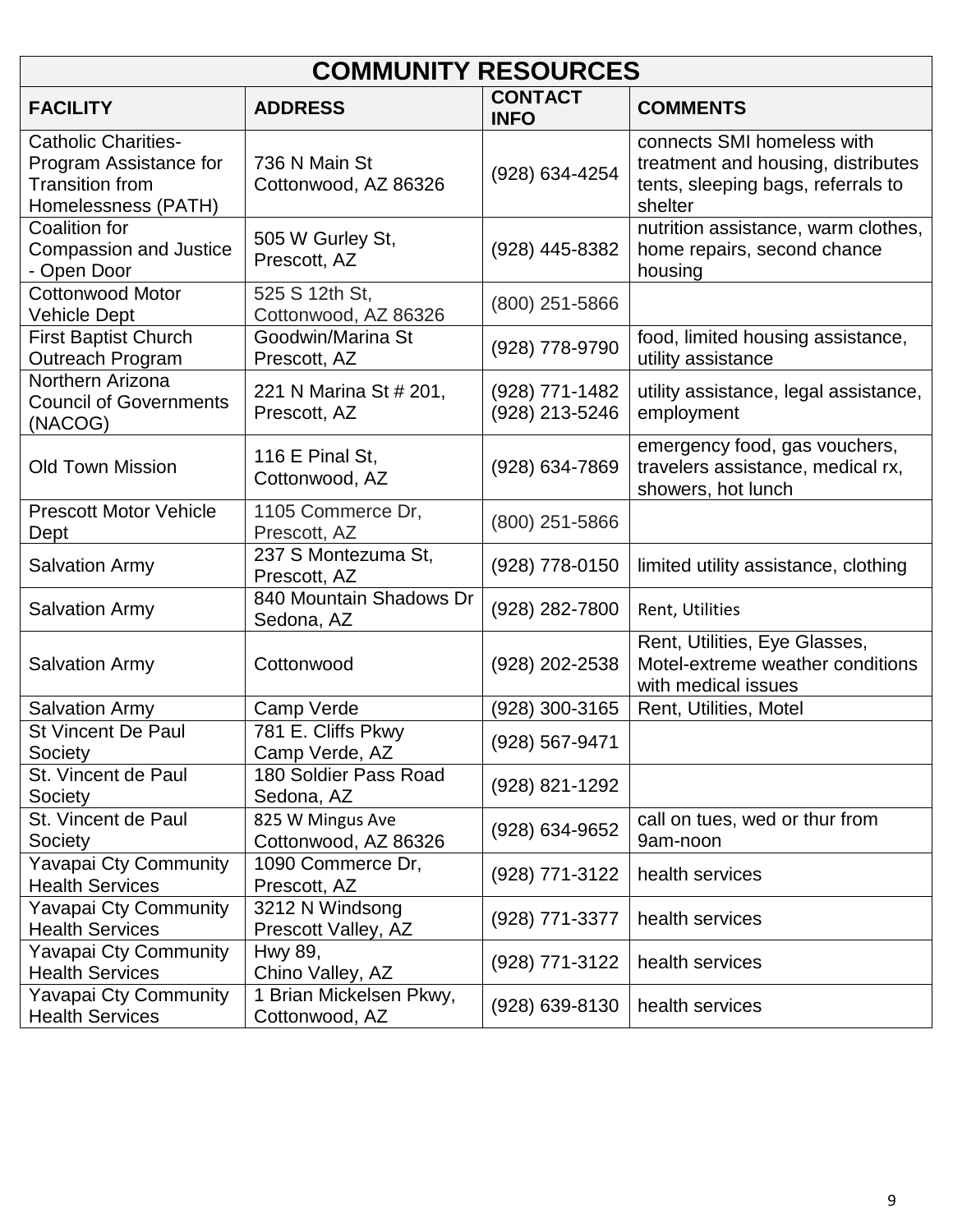| <b>EMPLOYMENT RESOURCES</b>                                            |                                                                                               |                                                       |                                                                               |  |
|------------------------------------------------------------------------|-----------------------------------------------------------------------------------------------|-------------------------------------------------------|-------------------------------------------------------------------------------|--|
| <b>CENTER NAME</b>                                                     | <b>ADDRESS</b>                                                                                | <b>PHONE</b>                                          | <b>HOURS</b>                                                                  |  |
| Arizona Women's<br>Education &<br>Employment                           | 805 Whipple St,<br>Prescott, AZ 86301                                                         | (928) 778-3010                                        | Job Assistance,<br>Clothing for Job<br>Interviews,<br>Employment<br>Education |  |
| Department of<br><b>Economic Security</b><br>- unemployment            | 3262 Bob Dr Ste 6.<br>Prescott Valley, AZ 86314                                               | (855) 432-7587<br>(928) 759-1600                      | Monday - Friday<br>8:00am-5:00pm                                              |  |
| Arizona@work -<br><b>DES Workforce</b>                                 | 1500 E. Cherry St, Cottonwood, AZ 86326                                                       | (928) 634-3337 General #<br>Specialist (928) 759-1678 | Patrick Kuykendall Veterans Workforce                                         |  |
| Goodwill<br><b>Career Center</b>                                       | 1385 Iron Springs Road<br>Prescott, AZ 86305                                                  | (928) 515-6540<br>(602) 535-4444                      | Monday - Friday<br>$9:00am - 5:00pm$<br>Saturday/Sunday<br>Closed             |  |
| <b>Goodwill Career</b><br>Center                                       | 166 Coffee Pot Drive<br>Sedona, AZ 86336                                                      | (928) 282-9077<br>(602) 535-4444                      | Monday - Friday<br>9:00 am to 1:00 pm                                         |  |
| Goodwill<br>Employment<br>Center                                       | 1500 E. Mingus Ave.<br>Cottonwood, AZ 86326                                                   | (928) 634-5942<br>(602) 535-4444                      | Monday - Friday<br>9:00am-4:00pm                                              |  |
| <b>Labor Systems</b>                                                   | 701 Miller Valley Rd. Prescott, AZ                                                            | $(928) 541 - 0010$                                    | Monday - Friday<br>8:00am - 5:00pm                                            |  |
| <b>NACOG</b><br>Arizona@Work                                           | 221 N. Marina St. Suite 201 Prescott, AZ<br>86301                                             | (928) 778-1422                                        | Monday - Friday,<br>$8:00am - 5:00pm$                                         |  |
| <b>NACOG</b>                                                           | 1500 E. Cherry St, Ste. F, Cottonwood, AZ                                                     | (928) 308-2988                                        |                                                                               |  |
| <b>NACOG Area</b><br>Agency on Aging                                   | 544 S. 6th St., #104, Cottonwood, AZ                                                          | (928) 649-3763<br>x7 Lisa O'Neill                     | $(55yrs + )$                                                                  |  |
| St. Vincent De<br>Paul                                                 | 120 N. Summit, Prescott, AZ                                                                   | (928) 778-4585                                        |                                                                               |  |
| Yavapai<br>Exceptional<br><b>Industries</b>                            | 436 North Washington Ave. Prescott, AZ                                                        | (928) 445-0991                                        | Job Assistance for<br>Physically and<br><b>Mentally Disabled</b>              |  |
| Yavapai Workforce<br><b>Affiliate Office</b><br><b>Prescott Valley</b> | 3262 Bob Drive Suite 6<br>Prescott Valley, AZ 86314                                           | (928) 759-1669                                        | Monday - Friday,<br>8:00 AM - 5:00 PM                                         |  |
| Yavapai Workforce<br>Connection                                        | 1500 East Cherry Street Suite F<br>Cottonwood, AZ 86326                                       | (928) 634-3337                                        | Monday - Friday<br>$8:00am - 5:00pm$                                          |  |
| Yavapai Reentry<br>Project                                             | PO Box 27818<br>Prescott Valley, AZ 86312<br>info@yavapaireentry.org                          | (928) 708-0100                                        | Assigned coaches<br>to help inmates<br>navigate reentry<br>post release.      |  |
| <b>Job Search</b><br><b>Websites</b>                                   | City of Prescott - www.prescott-az.gov<br>$\bullet$<br>Town of Prescott Valley - www.pvaz.net |                                                       |                                                                               |  |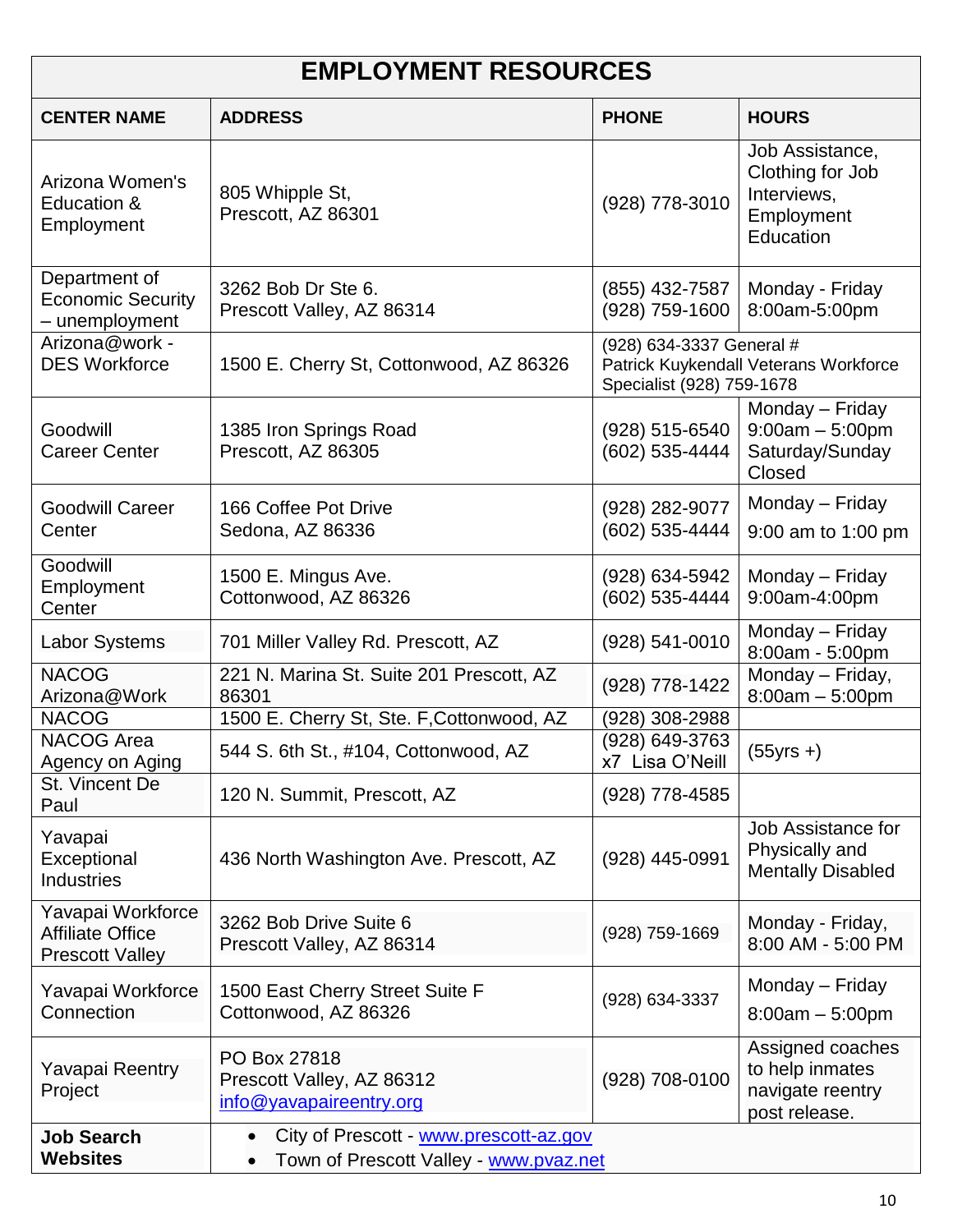| Arizona Workforce Connection - www.azjobconnection.gov                    |
|---------------------------------------------------------------------------|
| Better Prescott Jobs - www.betterprescottjobs.com                         |
| Employment Network Magazine- www.theemploymentnetwork.net                 |
| Employment Resources: https://yourtickettowork.ssa.gov/web/ttw/resources- |
| for-veterans-employers-and-service-organizations (Veterans)               |
| http://arizonacoalition.org/employment/ (Veterans)                        |
| Career Builders - www.careerbuilders.com                                  |
| Indeed - www.indeed.com                                                   |
| Yavapai Apache Nation - www.yavapai-apache.org                            |
| Yavapai - Prescott Indian Tribe - www.buckyscasino.com                    |
| SOS Employment Group - www.sosemploymentgroup.com                         |
| Veterans http://arizonacoalition.org/employment/                          |
| Veterans www.ebenefits.va.gov/jobs                                        |
| USA Jobs https://www.usajobs.gov/                                         |
| Cottonwood http://cottonwoodaz.gov/Jobs.aspx                              |
| Yavapai County https://www.governmentjobs.com/careers/yavapai             |
| Arizona http://www.hr.az.gov/AZStateJobs/                                 |
| http://jobsthathirefelons.org/                                            |
| http://helpforfelons.org/                                                 |
| http://hirefelons.org/                                                    |
| https://secondchancejobsforfelons.com/                                    |
| http://jailtojob.com/from-jail-job.html                                   |
|                                                                           |

| <b>HOUSING RESOURCES</b>                            |                                                     |                                                   |                                                                                                         |
|-----------------------------------------------------|-----------------------------------------------------|---------------------------------------------------|---------------------------------------------------------------------------------------------------------|
| <b>CENTER NAME</b>                                  | <b>CITY</b>                                         | <b>NOTES</b>                                      |                                                                                                         |
| Agape House                                         | 303 E. Gurley<br>Street, Prescott,<br>AZ 86301      | (928) 910-1089                                    | transitional housing for families, only<br>accepts 6 applicants a year,<br>application can take 4 weeks |
| Angie's House                                       | Cottonwood, AZ                                      | (928) 301-2169                                    | Transitional and sober living for men,<br>women, children                                               |
| <b>Catholic Charities</b>                           | 736 N. Main St<br>Cottonwood, AZ                    | (928) 634-4254                                    | re-entry housing units for women<br>leaving the prison system                                           |
|                                                     | Prescott                                            | Prescott<br>$(928)$ 541-0690 or<br>(888) 541-0690 | www.chapter5recovery.com                                                                                |
| Chapter 5                                           | Cottonwood                                          | Cottonwood<br>(928) 634-3945                      | For men only                                                                                            |
| <b>Comfort Zone</b>                                 | Cottonwood                                          | $(928)$ 634-1168                                  | www.nazcare.org                                                                                         |
| <b>Common Ground</b>                                | 236 Montezuma<br><b>Street, Prescott</b>            | (928) 443-1443                                    | Mens only shelter                                                                                       |
| Compassion<br><b>Coalition for Justice</b><br>(CCJ) | <b>Stagger Straight</b><br>Community<br>Shelter 531 | (928) 445-8382                                    | 6PM-7AM men and women                                                                                   |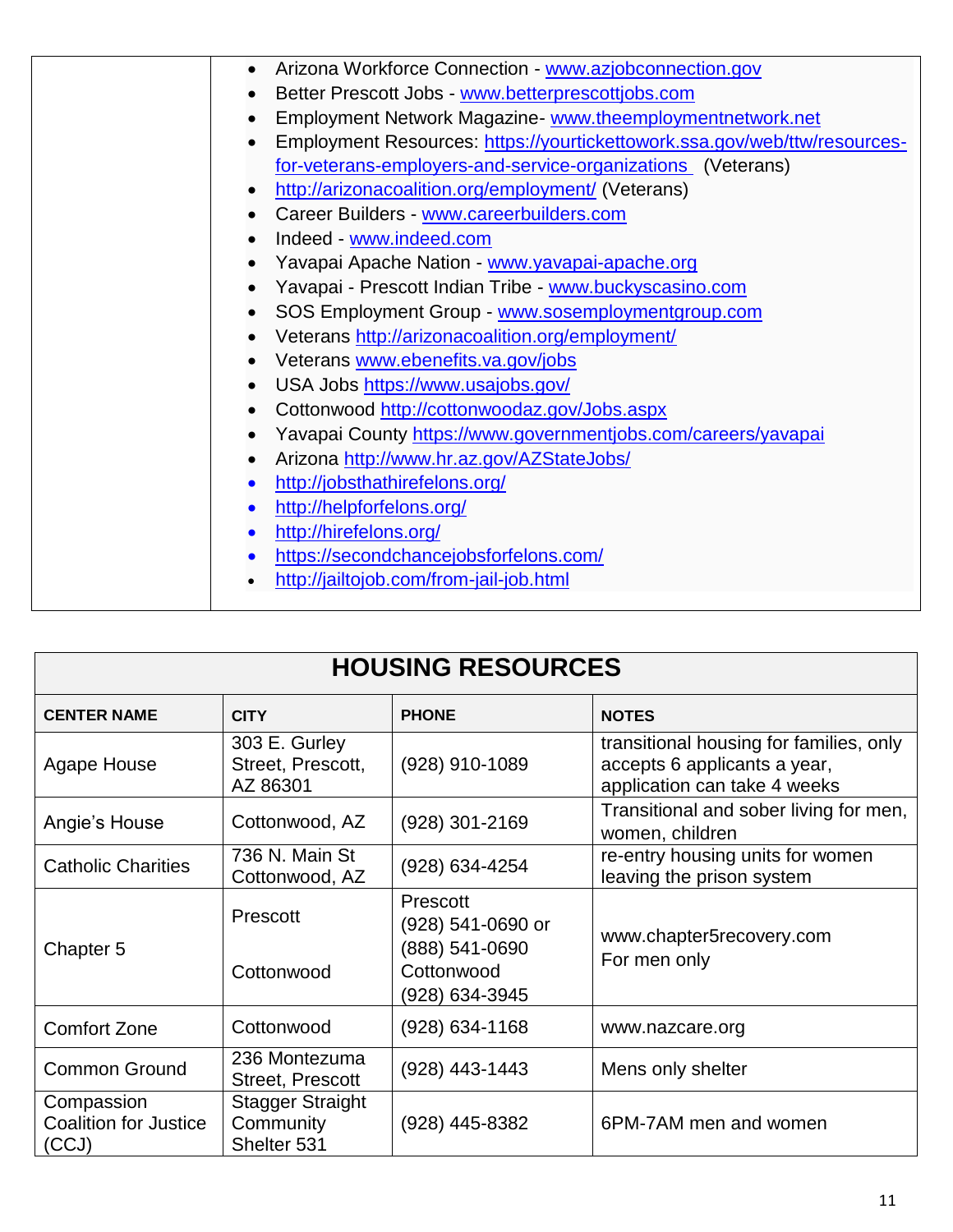| <b>HOUSING RESOURCES</b>                                                     |                                                                                                                                                    |                                           |                                                                                                                             |
|------------------------------------------------------------------------------|----------------------------------------------------------------------------------------------------------------------------------------------------|-------------------------------------------|-----------------------------------------------------------------------------------------------------------------------------|
| <b>CENTER NAME</b>                                                           | <b>CITY</b>                                                                                                                                        | <b>PHONE</b>                              | <b>NOTES</b>                                                                                                                |
|                                                                              | <b>Madison Ave</b><br>Prescott, AZ                                                                                                                 |                                           |                                                                                                                             |
| <b>Footprints Recovery</b><br>Home (for women)                               | <b>Miller Valley</b><br>Road, Prescott,<br>AZ                                                                                                      | (928) 379-3977<br>(928) 710-5096          | http://www.footprintsrecoveryhome.com                                                                                       |
| <b>High Standards</b><br>Recovery                                            | 655 Glendale<br>Avenue, Prescott,<br>AZ 86303                                                                                                      | (928) 710-2840                            | www.highstandardsrecovery.com                                                                                               |
| <b>Home Sweet Home</b>                                                       | Cottonwood, AZ                                                                                                                                     | (928) 301-2169                            | (for men)                                                                                                                   |
| New Freedom<br>Recovery<br>(for men)                                         | 411 Whipple<br>Street, Prescott,<br>AZ 86301                                                                                                       | (928) 379-0075                            | www.newfreedomhouse.com                                                                                                     |
| New Hope<br><b>Recovery Center</b>                                           | 599 White Spar<br>Road, Prescott,<br>AZ                                                                                                            | (928) 442-9205                            | www.nazcare.org                                                                                                             |
| <b>Prescott Area</b><br><b>Women's Shelter</b>                               | 336 N. Rush<br>Street, Prescott,<br>AZ 86301                                                                                                       | (928) 778-5933                            | women only                                                                                                                  |
| <b>Prescott House</b>                                                        | 214 N. Arizona<br>Ave, Prescott, AZ                                                                                                                | (866) 425-4673<br>zachl@prescotthouse.com | (men) www.prescotthouse.net                                                                                                 |
| <b>Project Aware</b>                                                         | 215 W Leroux St,<br>Prescott, AZ                                                                                                                   | (928) 778-7744                            | men only                                                                                                                    |
| <b>Recovery House</b>                                                        | 892 Tigres Trail,<br>Cottonwood, AZ                                                                                                                | (928) 301-2169                            | (women)                                                                                                                     |
| Salvation Army &<br><b>Baptist Church</b><br><b>Operation Deep</b><br>Freeze | 505 W. Gurley<br>Prescott, AZ                                                                                                                      | (928) 778-0150                            | 5:00 PM $-$ 8:00 AM when<br>temperature is less than 20 degrees<br>and/or there is 2" of snow                               |
| <b>Serenity House</b>                                                        | 1229 E. Cherry<br>Street,<br>Cottonwood, AZ<br>86326                                                                                               | (928) 460-4424 x1                         | Transitional model house. Learn<br>valuable life skills. Recovery support<br>services plans (1st level of the<br>building). |
| <b>Stepping Stones</b><br><b>Shelter</b>                                     | 6719 E. 2nd<br><b>Street Suite A</b><br>Prescott Valley,<br>AZ                                                                                     | (928) 445-4673<br>(928) 772-4184          | women and children-mainly DV, will<br>consider homeless                                                                     |
| <b>Steps to Recovery</b><br>Homes                                            | 516 AZ 89A,<br>Cottonwood, AZ                                                                                                                      | (928) 821-3526<br>(928) 592-2603          | www.stepstorecoveryhomes.com                                                                                                |
| The Montana Lodge<br>(for men)                                               | 1630 Shoup St,<br>Prescott, AZ                                                                                                                     | (888) 654-3500                            |                                                                                                                             |
| <b>Verde Valley</b><br>Sanctuary                                             | <b>Verde Valley</b>                                                                                                                                | (928) 634-2511                            | DV safe haven, men and women                                                                                                |
| <b>Websites</b>                                                              | Rental Assistance http://www.suntopia.org/cottonwood/az/utility_and_rental_assistance.php<br>Rental Assistance https://low-income-housing-help.com |                                           |                                                                                                                             |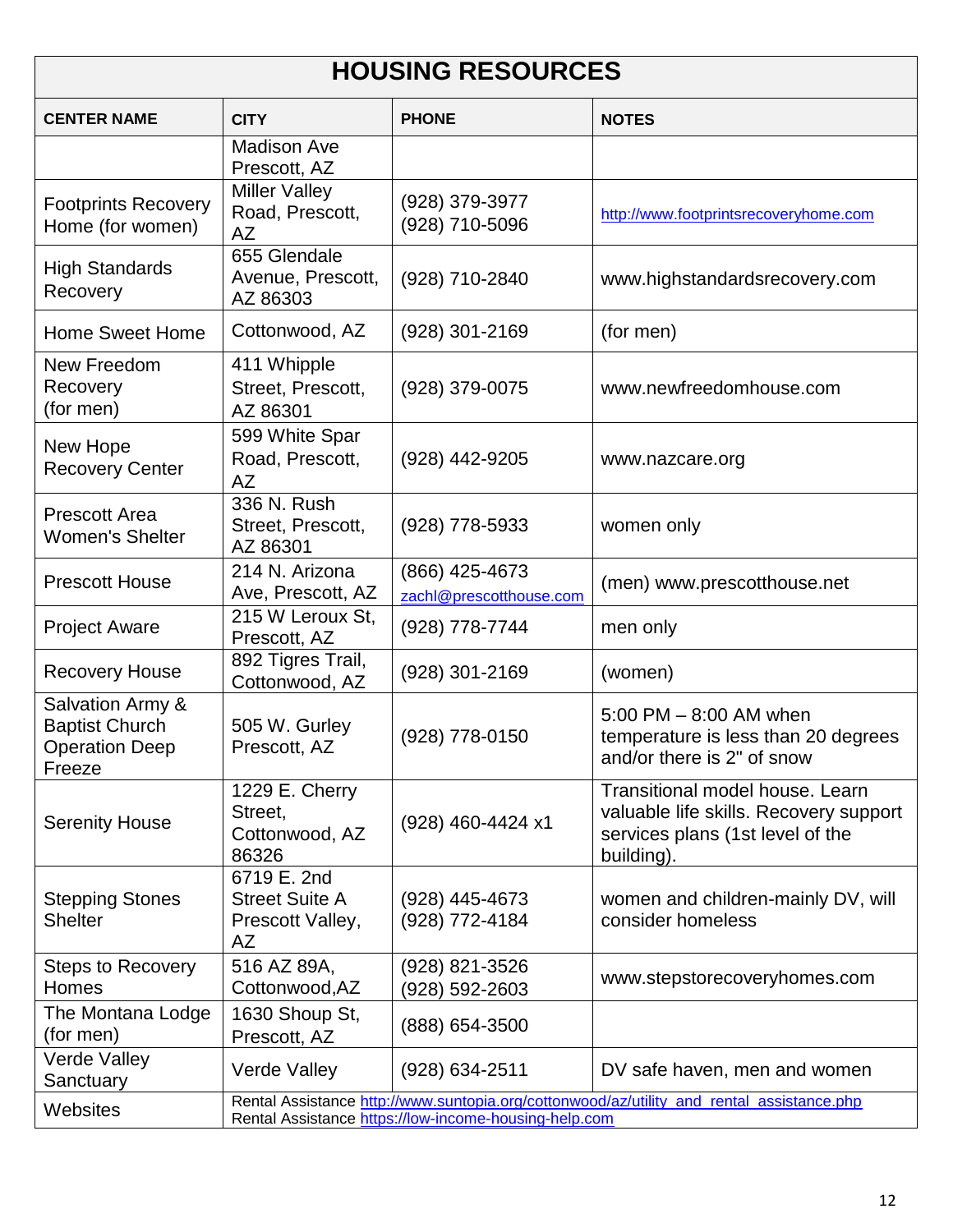| <b>LEGAL RESOURCES</b>                                                                       |                                                                                    |                                                             |                                                                               |  |
|----------------------------------------------------------------------------------------------|------------------------------------------------------------------------------------|-------------------------------------------------------------|-------------------------------------------------------------------------------|--|
| <b>CENTER NAME</b>                                                                           | <b>ADDRESS</b>                                                                     | <b>PHONE</b>                                                | <b>NOTES</b>                                                                  |  |
| <b>Community Legal</b><br><b>Services</b>                                                    | 148 N Summit Ave, Prescott, AZ                                                     | (928) 445-9240                                              | Martin Coleman-legal<br>services to low income<br>apps                        |  |
| Division of Child<br><b>Support Services,</b><br>Arizona Dept of<br><b>Economic Security</b> |                                                                                    | (800) 882-4151                                              | Find out how to<br>establish, enforce, or<br>modify a child support<br>order. |  |
| Law for Veterans                                                                             | http://www.lawforveterans.org/                                                     |                                                             | Veteran's legal resource                                                      |  |
| <b>Old Town Mission</b>                                                                      | 116 E. Pinal Street<br>Cottonwood, AZ 86326                                        | (800) 233-5114                                              | 3 <sup>rd</sup> Tuesday of the<br>month at 6:00pm                             |  |
| <b>Second Chance</b><br><b>Thrift Shop</b>                                                   | 675 E. Cottonwood St.,<br>Cottonwood, AZ 86326                                     | (928) 634-7555                                              | Call for appointment                                                          |  |
| Solid Rock Church                                                                            | 2301 Hwy 89A #101<br>Sedona, AZ 86336                                              | (928) 203-4900                                              | 1 <sup>st</sup> Tuesday of the month<br>at 6pm                                |  |
| <b>Veteran Family Law</b><br>(FREE)                                                          | <b>Veterans Resource Center</b><br>600 Gurley St., Suite F, Prescott,<br><b>AZ</b> | $(928)$ 458-6302                                            | (once per month) call for<br>appointment                                      |  |
| Jailhouse Lawyers<br>Manual                                                                  | Online                                                                             | http://blogs2.law.<br>columbia.edu/jlm<br>/current-edition/ | Handbook of legal rights<br>& procedures for use by<br>people in prison.      |  |

| <b>FREE MEALS (Prescott)</b> |                                                                                                                                                                                                                                                                                        |  |  |
|------------------------------|----------------------------------------------------------------------------------------------------------------------------------------------------------------------------------------------------------------------------------------------------------------------------------------|--|--|
| <b>DATE</b>                  | <b>DETAILS</b>                                                                                                                                                                                                                                                                         |  |  |
| Sundays:                     | 8:00-8:30am<br>Church on the Street, Monument Park, (928) 771-8428<br>Common Ground, 236 South Montezuma Street<br>12:00-1:00pm<br>(Second Sunday only) Sacred Heart Church, 150 Fleury Street<br>3:00 <sub>pm</sub><br>American Lutheran Church, 1085 Scott Drive<br>$3:30 - 4:00$ pm |  |  |
| Mondays:                     | 8:00-10:00am<br>Salvation Army, 237 South Montezuma Street (928) 778-0150<br>Solid Rock Foundation 148 S Marina St<br>5:00-6:00pm                                                                                                                                                      |  |  |
| Tuesdays:                    | 8:00-10:00am<br>Salvation Army, 237 South Montezuma Street (928) 778-0150<br>11:00am-1:00pm Daily Bread, 531 Madison Ave<br>$3:30 - 4:00$ pm<br>Church on the Street, Granite Creek Park                                                                                               |  |  |
| Wednesdays:                  | 8:00-10:00am<br>Salvation Army, 237 South Montezuma Street (928) 778-0150<br>11:00am-1:00pm Daily Bread, 531 Madison Ave<br>$3:30 - 4:00$ pm<br>Church on the Street, Granite Creek Park                                                                                               |  |  |
| Thursdays:                   | 8:00-10:00am<br>Salvation Army, 237 South Montezuma Street (928) 778-0150<br>11:00am-1:00pm Daily Bread, 531 Madison Ave<br>3:30-4:00pm<br>Church on the Street, Granite Creek Park                                                                                                    |  |  |
| Fridays:                     | 8:00-10:00am<br>Salvation Army, 237 South Montezuma Street (928) 778-0150<br>11:00am-1:00pm Daily Bread, 531 Madison Ave                                                                                                                                                               |  |  |
| Saturdays:                   | 11:00am-12:00pm Granite Creek Hunger Ministry, Monument Park (Montezuma &<br>Sheldon Street)                                                                                                                                                                                           |  |  |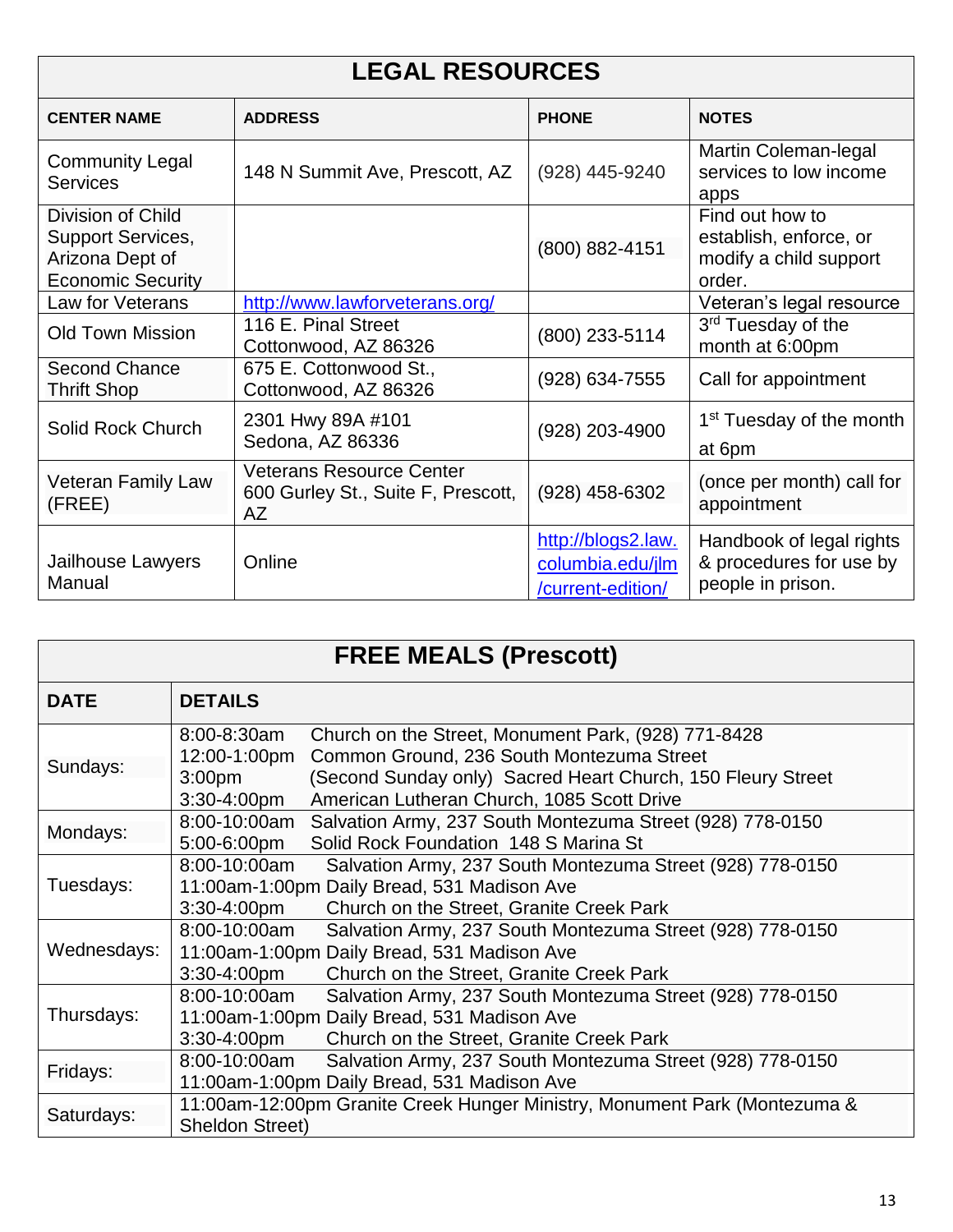#### **FREE/DISCOUNTED MEALS (Verde Valley) DATE DETAILS** Sundays: Afternoon bag lunches: Goodwill 1500 E. Mingus Avenue, Cottonwood (928) 634-1397 11:45am-1:00pm Sedona Comm Center 2615 Melody Lane, Sedona (928) 282-2834 (suggested \$5 donation, reservations required a day in advance) 12:00pm VV Senior Center 500 E. Cherry Street, Cottonwood (928) 634-5450 (\$5 seniors, \$8 all others, reservations required) Mondays: 12:00pm–1:00pm. Old Town Mission 116 E. Pinal Street Cottonwood (928) 634-7869 11:45am- 1:00pm Sedona Comm Center 2615 Melody Lane, Sedona (928) 282-2834 (suggested \$5 donation, reservations required a day in advance) 12:00pm VV Senior Center 500 E. Cherry Street, Cottonwood (928) 634-5450 (\$5 seniors, \$8 all others, reservations required) Tuesdays: 11:45am- 1:00pm Sedona Comm Center 2615 Melody Lane, Sedona (928) 282-2834 (suggested \$5 donation, reservations required a day in advance) 12:00 pm VV Senior Center 500 E. Cherry Street, Cottonwood (928) 634-5450 (\$5 seniors, \$8 all others, reservations required) 5:30pm Bread of Life Rec Center, 395 S. Main Street, Camp Verde (928) 567-6931 12:00pm–1:00pm. Old Town Mission 116 E. Pinal Street Cottonwood (928) 634-7869 Wednesdays: 11:45am- 1:00pm Sedona Comm Center 2615 Melody Lane, Sedona (928) 282-2834 (suggested \$5 donation, reservations required a day in advance) 12:00pm –1:00pm. Old Town Mission 116 E. Pinal Street Cottonwood (928) 634-7869 12:00pm VV Senior Center 500 E. Cherry Street, Cottonwood (928) 634-5450 (\$5 seniors, \$8 all others, reservations required) Thursdays: 11:45am- 1:00pm Sedona Comm Center 2615 Melody Lane, Sedona (928) 282-2834 (suggested \$5 donation, reservations required a day in advance) 12:00pm –1:00pm. Old Town Mission 116 E. Pinal Street Cottonwood (928) 634-7869 12:00pm VV Senior Center 500 E. Cherry Street, Cottonwood (928) 634-5450 (\$5 seniors, \$8 all others, reservations required) Fridays: 11:45am- 1:00pm Sedona Comm Center 2615 Melody Lane, Sedona (928) 282-2834 (suggested \$5 donation, reservations required a day in advance) Afternoon bag lunches: Goodwill 1500 E. Mingus Avenue, Cottonwood (928) 634-1397 Afternoon bag lunches: Catholic Charities 736 N. Main St., Cottonwood (928) 634-4254 12:00pm – 1:00pm Old Town Mission 116 E. Pinal Street Cottonwood (928) 634-7869 12:00pm VV Senior Center 500 E. Cherry Street, Cottonwood (928) 634-5450 (\$5 seniors, \$8 all others, reservations required) 5:00pm Dinner: River Front Park 10<sup>th</sup> Street Cottonwood (928) 639-3200 Saturdays: 11:45am- 1:00pm Sedona Comm Center 2615 Melody Lane, Sedona (928) 282-2834 (suggested \$5 donation, reservations required a day in advance) 12:00pm VV Senior Center 500 E. Cherry Street, Cottonwood (928) 634-5450 (\$5 seniors, \$8 all others, reservations required) Afternoon bag lunches: Goodwill 1500 E. Mingus Avenue, Cottonwood (928) 634-1397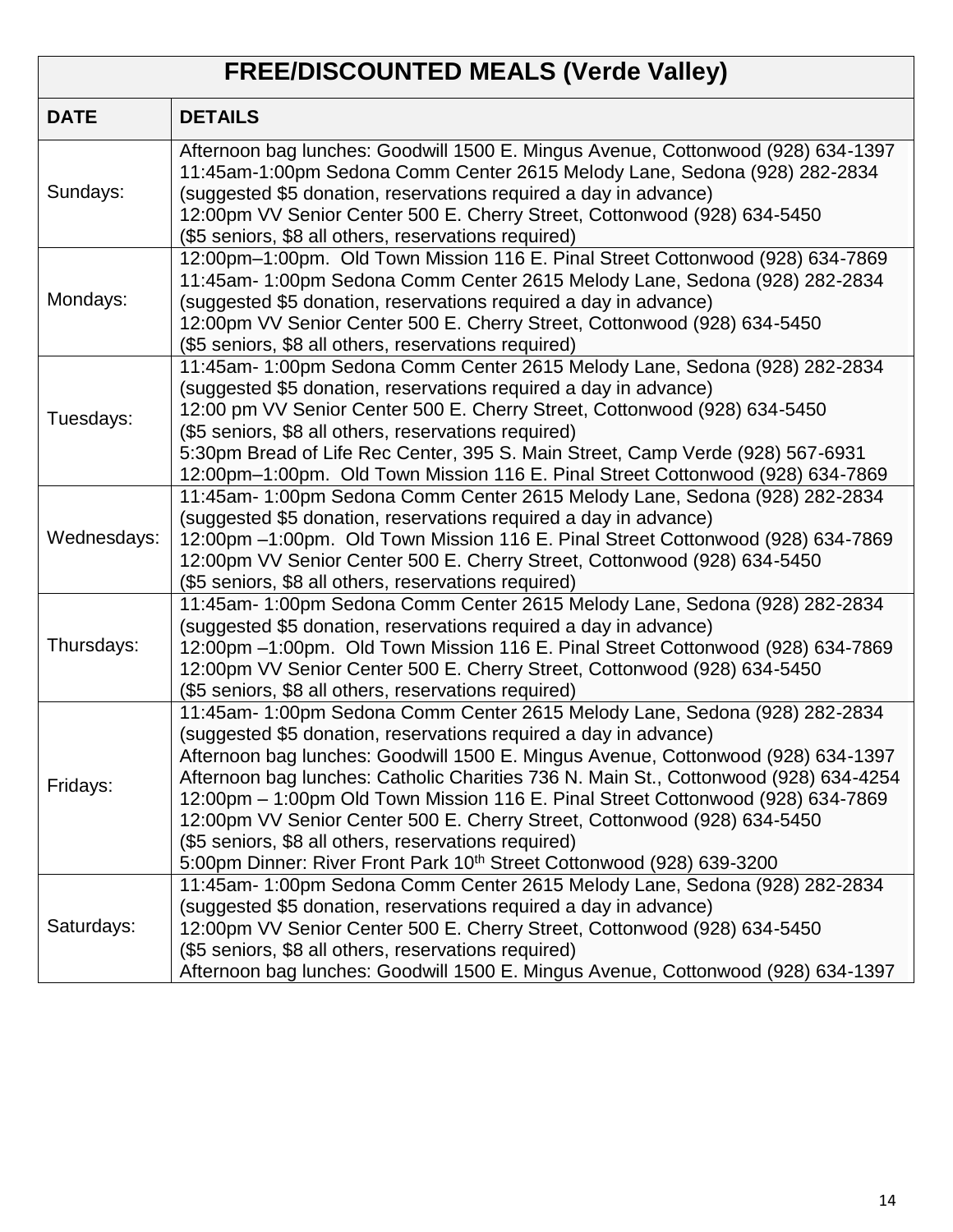# **FOOD RESOURCES**

| <b>CENTER NAME</b>                                     | <b>ADDRESS</b>                                        | <b>PHONE</b>     | <b>NOTES</b>                                                                                         |
|--------------------------------------------------------|-------------------------------------------------------|------------------|------------------------------------------------------------------------------------------------------|
| <b>Adventist Community</b><br><b>Services</b>          | 1406 N. Boothill<br>Rd. Camp Verde                    | (928) 567-4281   | Food boxes Wed. $9:30$ am $-1:00$ pm                                                                 |
| Camp Verde Food Bank<br>7th Day Adventist Church       | 1406 N. Boot Hill<br>Camp Verde, AZ                   | (928) 567-4281   | Wednesday $9:30$ am $-1:00$ pm                                                                       |
| <b>Catholic Charities</b>                              | 434 W Gurley St,<br>Prescott, AZ                      | (928) 778-2531   | 8-830am M-F 1x every 2 months                                                                        |
| <b>Catholic Charities</b><br><b>Food Boxes</b>         | 736 North Main St<br>Cottonwood, AZ                   | (928) 634-4254   | Friday 1:00pm-5:00pm bag lunches                                                                     |
| Chino Valley Food Bank                                 | 840 W Palomino<br>Rd. Chino Valley                    | (928) 636-8478   |                                                                                                      |
| Coalition for Compassion<br>and Justice                | 531 Madison Ave,<br>Prescott, AZ                      | (928) 445-8382   | Wednesday 11:00am - 1:00pm 2x a<br>week (4 items for individual, 6 items<br>for family)              |
| Daily Bread<br><b>Food Boxes</b>                       | 531 Madison Ave<br>Prescott                           | (928) 445-8382   | (11-1, Tues-Fri, 1 per month)                                                                        |
| <b>Immaculate Conception</b><br>Church                 | 700 Bill Gray Rd<br>Cottonwood, AZ                    | (928) 634-9625   | Food boxes                                                                                           |
| Jerome Food Bank<br><b>United Methodist Church</b>     | 597 Main Street<br>Jerome, AZ                         | (928) 639-3871   | Wednesday 8:00am-12:00pm                                                                             |
| <b>Mountain View United</b><br><b>Methodist Church</b> | 901 S. 12th Street<br>Cottonwood, AZ                  | (928) 634-8857   | Food boxes $8:00$ am $-10:00$ am on<br>the 2nd & 4th Wednesday of each<br>month.                     |
| New Hope Christioan<br>Fellowship                      | 1760 E. Villa Dr<br>Cottonwood, AZ                    | (928) 634-4673   | Sunday 1:00 pm                                                                                       |
| <b>Old Town Mission</b>                                | 116 E. Pinal St<br>Cottonwood, AZ                     | (928) 634-7869   | Food boxes 9:00 am - 11:30 am                                                                        |
| Pet Food Pantry:<br>Daily Bread Café &<br>Pantry       | 531 Madison Ave,<br>Prescott, AZ                      | (928) 776-0353   | FREE Pet Food (Cats & Dogs)                                                                          |
| <b>Prescott Community</b><br>Cupboard                  | 434 West Gurley<br><b>Street Prescott</b><br>AZ 86301 | (928) 778-4622   | 12 Items every 6 weeks per<br>household - If you do not pick up<br>then have to wait another 6 weeks |
| <b>Rising Hope Food Pantry</b>                         | 750 E. Mingus<br>Cottonwood, AZ                       | (928) 274-2456   | Tuesday 12:00pm-6:00pm                                                                               |
| <b>Salvation Army</b><br><b>Food Boxes</b>             | 237 S.<br>Montezuma<br>Prescott                       | $(928)$ 778-0150 | call for availability                                                                                |
| Sedona Food Bank<br>@ 7th Day Adventist<br>Church      | 680 Sunset Drive<br>Sedona, AZ                        | (928) 204-2808   | Wednesday<br>8:30-12:00 and $4:00 - 6:00$ pm<br>Clothing assistance available                        |
| Seventh Day Adventist<br>Church                        | 2980 Willow<br>Creek Road,<br>Prescott                | (928) 778-0289   | <b>Food Boxes</b>                                                                                    |
| <b>Solid Rock Foundation</b><br><b>Food Boxes</b>      | 148 S Marina St,<br>Prescott, AZ                      | (928) 778-9790   | $(Mon 1-3pm)$                                                                                        |
| <b>St Vincent De Paul</b>                              | 180 Soldier Pass<br>Rd Sedona, AZ                     | (928) 282-7545   | Food Bank Thur $9:00am - 11:00 am$                                                                   |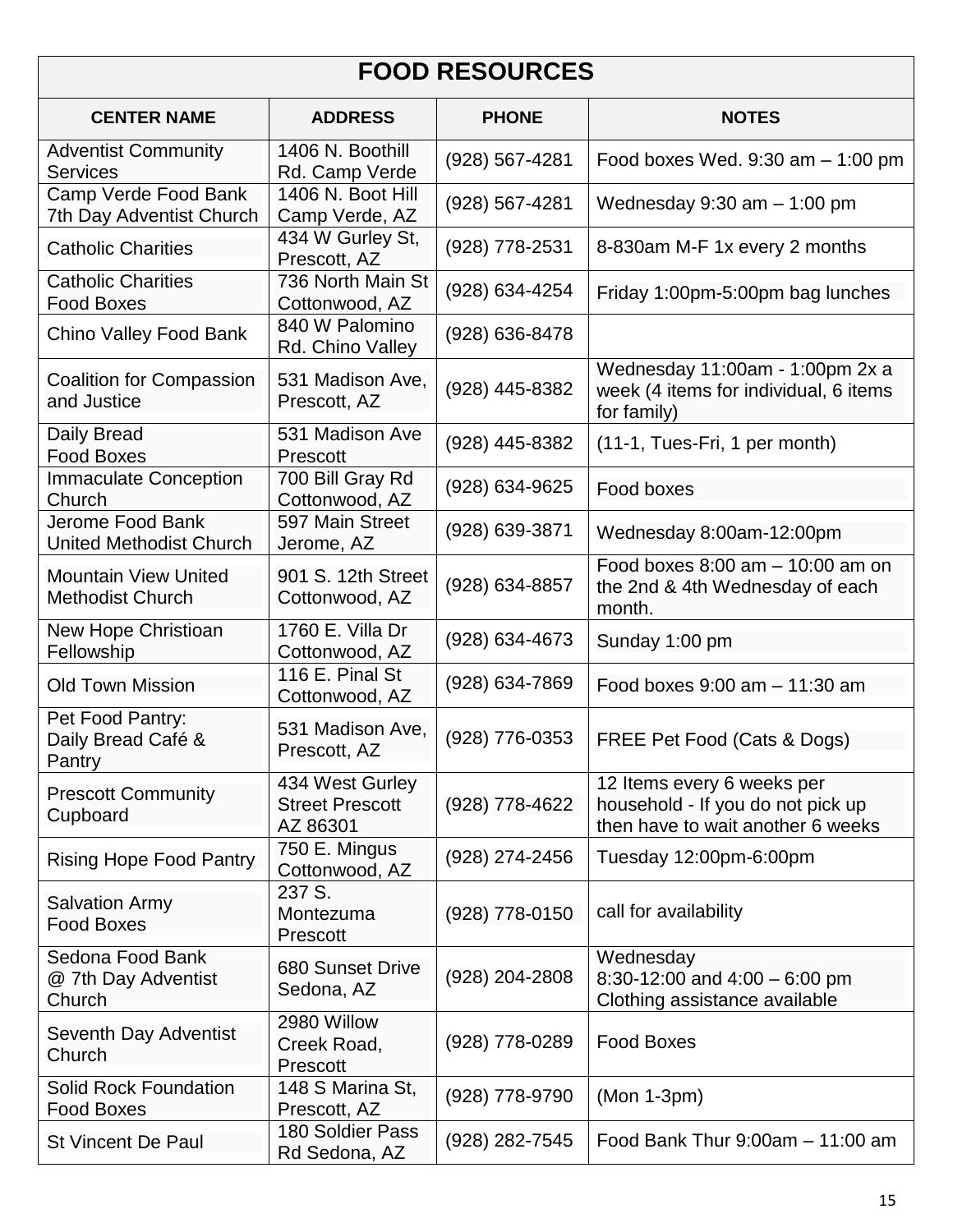# **FOOD RESOURCES**

| <b>CENTER NAME</b>                                   | <b>ADDRESS</b>                                 | <b>PHONE</b>                     | <b>NOTES</b>                                      |
|------------------------------------------------------|------------------------------------------------|----------------------------------|---------------------------------------------------|
| <b>St Vincent De Paul</b>                            | 700 Bill Gray Rd<br>Cottonwood, AZ             | (928) 634-9625                   |                                                   |
| <b>St Vincent De Paul</b>                            | 781 Cliffs Pkwy<br>Camp Verde, AZ              | $(928) 567 - 9471$               |                                                   |
| Willow Hills S. Baptist<br>Church                    | 1071 Mogollon<br>Rd<br>Prescott, AZ            | (928) 515-3200                   | Food varies by case, Ask for Jack<br><b>Baker</b> |
| <b>Yavapai County</b><br><b>Community Health Svs</b> | 10 South 6th St<br>Cottonwood, AZ              | (928) 639-8130                   | Food boxes for seniors 60 years &<br>older.       |
| Yavapai Food Bank                                    | 8866 E Long<br>Mesa Dr. Prescott<br>Valley, AZ | (928) 772-4490<br>(928) 775-5255 | *Food Bank Card Members ONLY!*                    |

# Crisis Response Network-Hotline (877) 756-4090 (Mental Health Hotline)

| <b>SUPPORT GROUPS</b>                                     |                                                |                                                            |                                                   |
|-----------------------------------------------------------|------------------------------------------------|------------------------------------------------------------|---------------------------------------------------|
| <b>NAME</b>                                               | <b>ADDRESS</b>                                 | <b>PHONE</b>                                               | <b>OTHER</b>                                      |
| Adult Children of<br><b>Alcoholics</b>                    | County-<br>wide<br>locations                   |                                                            | www.adultchildren.org                             |
| <b>Alano Clubs Prescott</b><br>Mile High Alano Club       | Prescott<br>Cottonwood<br>Clarkdale            | (928) 776-4631<br>(928) 634-8664<br>(928) 634-8663         |                                                   |
| Al-Anon                                                   | Countywide<br>locations                        |                                                            | www.al-anon-az.org                                |
| Alateen (teenagers)                                       | Countywide<br>locations                        |                                                            | www.al-anon-az.org                                |
| <b>Alcoholics</b><br>Anonomyous                           |                                                | Prescott<br>(928) 445-8691<br>Cottonwood<br>(928) 646-9428 | www.prescottaa.org<br>www.centralmountain.org     |
| <b>Celebrate Recovery</b>                                 | Faith based<br>Countywide                      |                                                            | www.celebraterecovery.com                         |
| <b>Narcotics Anonymous</b>                                | Countywide                                     |                                                            | www.arizona-na.org<br>www.vvana.info              |
| <b>Parents of Addicted</b><br><b>Loved Ones</b>           | Prescott<br>Alliance<br><b>Bible</b><br>Church | (928) 778-0379                                             | Monday evenings<br>6:00 - 7:30 pm<br>palgroup.org |
| <b>Turning Point</b>                                      | Prescott                                       | (928) 778-7900<br>(888) 719-1008                           | (serving youth)                                   |
| Support Group for Families of<br>incarcerated individuals |                                                | <b>Loved Ones</b><br>Incarcerated                          | http://www.lovedonesincarcerated.org              |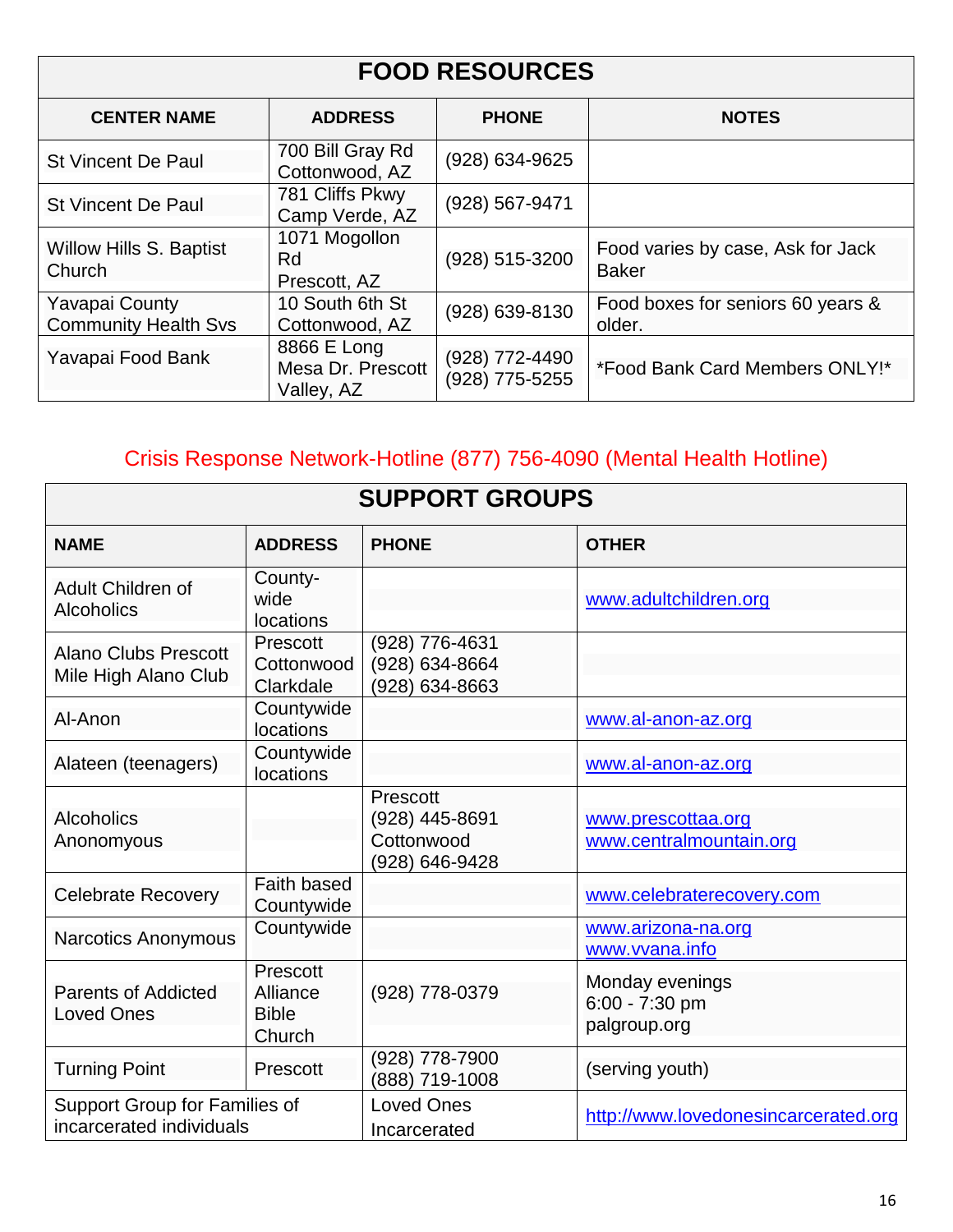| <b>OTHER RESOURCES</b>                                                   |                                                                                          |                                                                        |                                                                                                                                                                    |  |
|--------------------------------------------------------------------------|------------------------------------------------------------------------------------------|------------------------------------------------------------------------|--------------------------------------------------------------------------------------------------------------------------------------------------------------------|--|
| <b>CENTER NAME</b>                                                       | <b>ADDRESS</b>                                                                           | <b>PHONE</b>                                                           | <b>NOTES</b>                                                                                                                                                       |  |
| 211.org                                                                  |                                                                                          | Call 2-1-1<br>www.211.org                                              | local referrals, info on food,<br>housing, employment, health care,<br>counseling and more.                                                                        |  |
| <b>Adult Protective</b><br><b>Services</b>                               | 1500 E Cherry St<br>Cottonwood, AZ                                                       | (928) 649-6896<br>(877) 767-2385                                       |                                                                                                                                                                    |  |
| <b>Adventist Community</b><br><b>Svcs</b>                                | 1406 N. Boothill<br>Camp Verde, AZ                                                       | (928) 567-4281                                                         | Clothes, shoes, etc.                                                                                                                                               |  |
| Arizona State Chapter<br><b>PEO Sisterhood</b>                           |                                                                                          | Margie Beach<br>(928) 254-7087<br><b>Sue Lidbeck</b><br>(928) 634-3470 | Financial education support for<br>women                                                                                                                           |  |
| Cornucopia<br><b>Community Advocates</b>                                 | info@corncucopi<br>acommunity.org                                                        | (928) 284-3284                                                         | http://cornucopiaca.org/<br>Yavapai county food resource org.<br>Acting fiduciary agent available                                                                  |  |
| <b>DES Nutrition, Cash,</b><br>and Medical<br><b>Assistance Benefits</b> | Varies                                                                                   | The Statewide<br><b>AHCCCS</b><br>Interview Line:<br>(855) 777-8590    | <b>DES Office Locator</b><br>https://eol.azdes.gov/<br>Electronic Benefits Card (EBT):<br>(888) 997-9333<br>AHCCCS enrollment: (855) 432-<br>7587 or (855) HEAplus |  |
| Eye Wear                                                                 | Lions Club @ Old Town Mission<br>116 E. Pinal St Cottonwood, AZ                          |                                                                        | 1st Tuesday of the month 12:30pm<br>to 1:30pm                                                                                                                      |  |
| Immaculate<br><b>Conception Church</b>                                   | 700 Bill Gray Rd<br>Cottonwood, AZ                                                       | (928) 634-2933                                                         |                                                                                                                                                                    |  |
| Jailhouse Lawyers<br>Manual                                              | Online                                                                                   | http://blogs2.law.c<br>olumbia.edu/jlm/c<br>urrent-edition/            | A Jailhouse Lawyer's<br>Manual (JLM)<br>handbook of legal rights &<br>procedures designed for use by<br>people in prison.                                          |  |
| <b>Mobile Mechanics</b>                                                  | Aaron (928) 254-1005<br>Dean (928) 707-2080<br>Northern AZ Mobile Lube<br>(928) 821-2181 |                                                                        | Verde Valley area                                                                                                                                                  |  |
| <b>NACOG</b>                                                             | 1500 E. Cherry<br>St. Ste F,<br>Cottonwood, AZ                                           | (928) 308-2988                                                         | Electric, Gas, Propane, Wood                                                                                                                                       |  |
| <b>Old Town Mission</b>                                                  | 116 E. Pinal St<br>Cottonwood, AZ                                                        | (928) 634-7869                                                         | Sunday 9:00am - 10:00 am<br>Fellowship, Coffee, Donuts                                                                                                             |  |
| Phones (free)                                                            | <b>NACOG: 1500</b><br>E. Cherry Street<br>Cottonwood, AZ                                 | Annick<br>Desmeules (928)<br>300-0894                                  |                                                                                                                                                                    |  |
| Phones (free)                                                            | <b>Obama Phone</b>                                                                       | (800) 723-3546<br>promo code<br>ccc35                                  | www.safelink.com/ccc35                                                                                                                                             |  |
| <b>Showers</b>                                                           | Old Town<br><b>Mission</b>                                                               | 116 E Pinal Street<br>Cottonwood<br>(928) 634-7869                     | Open Monday, Wednesday,<br>Thursday and Friday 9am-<br>11:30am                                                                                                     |  |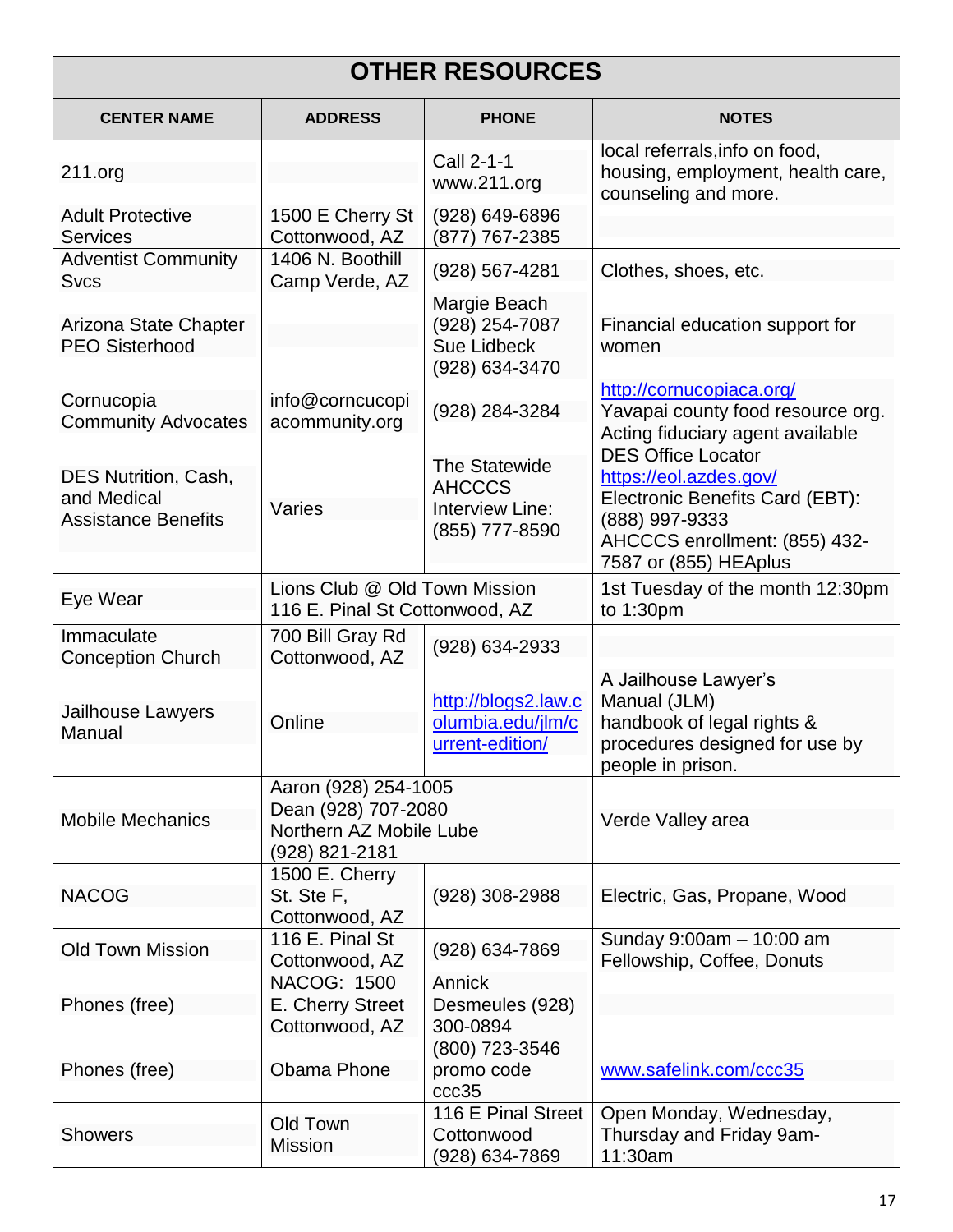| <b>TRANSPORTATION SERVICES</b>            |                                              |                                       |                                          |
|-------------------------------------------|----------------------------------------------|---------------------------------------|------------------------------------------|
| <b>NAME</b>                               | <b>ADDRESS</b>                               | <b>CONTACT</b>                        | <b>NOTES</b>                             |
| <b>CCJ Volunteer Driver</b><br>Daniel     |                                              | $(602)$ 908-9690<br>Cell              | Ad Hoc Rides                             |
| <b>Verde Valley Care</b><br><b>Givers</b> | Sedona                                       | (928) 204-1238                        |                                          |
| <b>DAV</b>                                | 480 S. Calvary Way<br>Cottonwood, AZ 86326   | (928) 634-3004                        | Medical<br>appointments<br>Veterans only |
| American Legion                           | 480 S. Calvary Way<br>Cottonwood, AZ 86326   | (928) 634-3004                        | Veterans only                            |
| American Legion                           | 286 South 3rd Street<br>Camp Verde, AZ 86322 | (928) 567-6154                        | Veterans only                            |
| <b>NACOG</b>                              | 1500 E. Cherry Street<br>Cottonwood, AZ      | Annick<br>Desmeules (928)<br>300-0894 | <b>Free Bus Passes</b>                   |
| City of Cottonwood<br>Transit             | http://cottonwoodaz.gov/cat.php              | (928) 649-7129                        |                                          |
| Yavapai Apache Transit                    | Http://www.yantransit.org/                   | (928) 649-7129                        |                                          |
| <b>Prescott Transit</b><br>Authority      | Prescott                                     | (928) 776-7433                        | Taxi                                     |
| CK Need a Lift                            | Cottonwood                                   | (928) 301-1982                        | Taxi                                     |

Crisis Response Network-Hotline (877) 756-4090 (Mental Health Hotline)

## Veteran's Crisis Hotline (800) 273-8255

| <b>VETERAN'S SERVICES</b>                                            |                                            |                                                                                                                    |                                                                  |
|----------------------------------------------------------------------|--------------------------------------------|--------------------------------------------------------------------------------------------------------------------|------------------------------------------------------------------|
| <b>NAME</b>                                                          | <b>ADDRESS</b>                             | <b>CONTACT</b>                                                                                                     | <b>NOTES</b>                                                     |
| <b>Catholic Charities</b><br>Services for<br><b>Veteran Families</b> | 736 N Main St,<br>Cottonwood, AZ           | (928) 634-4254                                                                                                     | Housing,<br>employment, VA<br>benefits, VA claims,<br>VA medical |
| <b>Catholic Charities</b><br>Services for<br><b>Veteran Families</b> | 434 W Gurley Street,<br>Prescott, AZ       | (928) 778-2531                                                                                                     | Housing,<br>employment, VA<br>benefits, claims &<br>medical      |
| <b>DAV</b>                                                           | 480 S. Calvary Way<br>Cottonwood, AZ 86326 | (928) 634-3004                                                                                                     | Veteran rides for<br>medical<br>appointments                     |
| <b>DES Workforce</b><br>Arizona@work                                 | 1500 E. Cherry St,<br>Cottonwood, AZ 86326 | (928) 634-3337<br>General #<br><b>Patrick Kuykendall</b><br><b>Veterans Workforce</b><br>Specialist (928) 759-1678 | Veteran Employment                                               |
| Law for Veterans                                                     | http://www.lawforveterans.org/             |                                                                                                                    | Veteran's legal<br>resource                                      |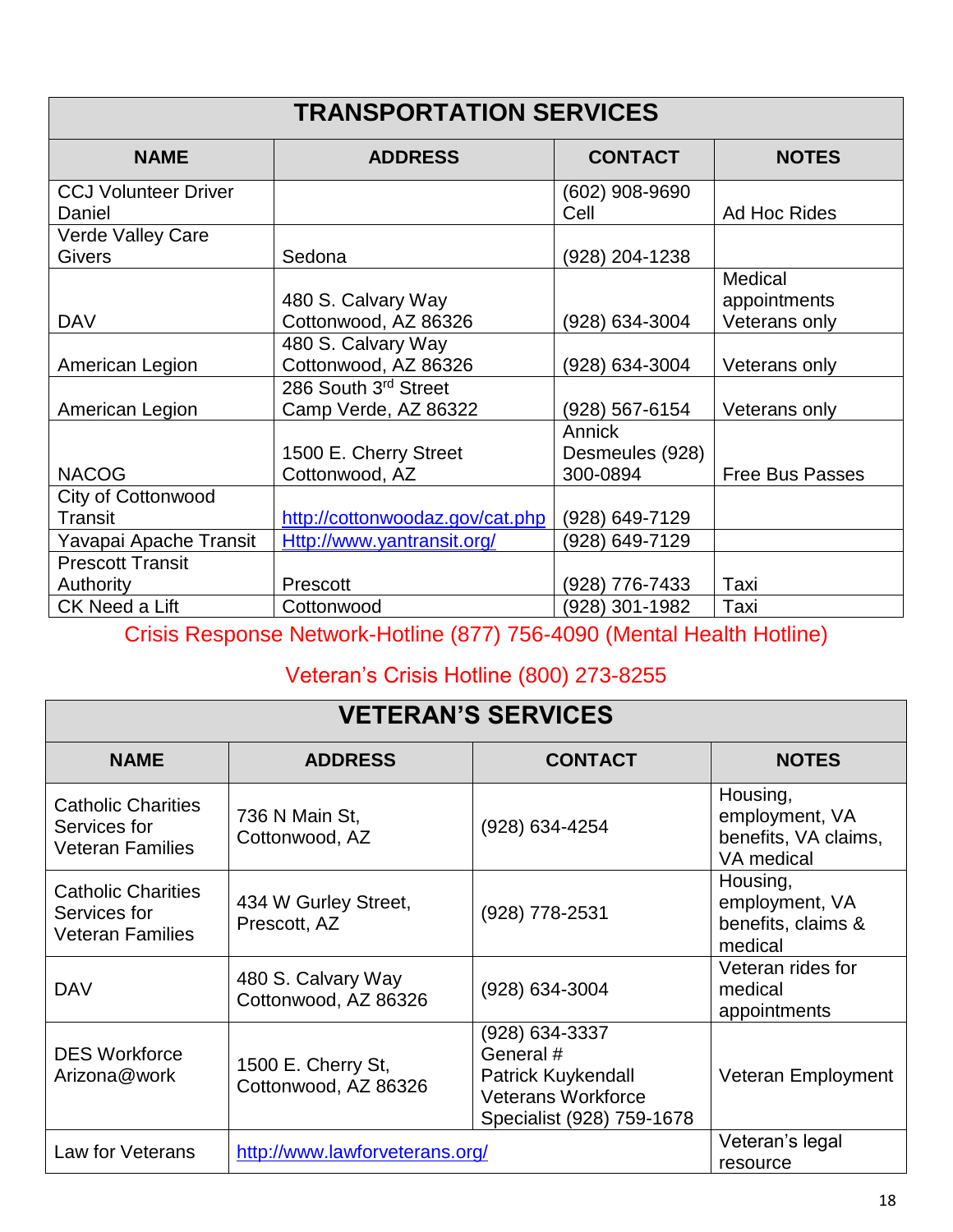#### **VETERAN'S SERVICES NAME ADDRESS CONTACT NOTES** Marine Corp League Sedona #1237 205 Sunset Drive, #156 Sedona, AZ 86336 Monte MacConnell (928) 860-2902 rmontemac@gmail.com Marine Corp League Verde Valley #1176 P.O. Box 2286 Cottonwood, AZ 86326 Marvin Redeye (928) 300-8085 marvinredeye@yahoo.com Steve McCoy (928) 301-2425 Old Town Mission | 116 E. Pinal Street<br>Cottonwood, AZ 86326 Sunday 9 – 10am, Fellowship, Coffee, Donuts VA Benefits (DES) | 1500 E. Cherry Street, **Cottonwood** AZDVS Representative DES Office Thursday 9am to 2pm for Veterans VA Clinic 501 S. Willard Street Cottonwood, AZ 86326 (928) 649-1523 Medical US Government Employment Joshua Wear Vocational Development Specialist (800) 949-1005 x5653 Employment & resumes Vet Center **200 Stillwater Dr Ste A,** (928) 778-3469 counseling and vet counseling and vet services VFW 705 E. Aspen Street Cottonwood, AZ 86326 (928) 634-9769 Mon & Tues 9:00 am – 12:00 pm (Vets) Yavapai College James Elphick<br>
Yavapai College James Elphick (928) 717-7687 Veteran's Upward Bound **WEBSITES**  Veterans http://arizonacoalition.org/employment/ Veterans www.ebenefits.va.gov/jobs • AZ Dept. of Veteran's Services: https://dvs.az.gov/requesting-MFRF (veteran's application available online or at Catholic Charities 736 N Main Street Cottonwood, AZ 86326)

Crisis Response Network-Hotline (877) 756-4090 (Mental Health Hotline)

| <b>RECOVERY HOMES &amp; SUBSTANCE ABUSE TREATMENT</b> |                                   |                |                                                                                                                                          |
|-------------------------------------------------------|-----------------------------------|----------------|------------------------------------------------------------------------------------------------------------------------------------------|
| <b>NAME</b>                                           | <b>ADDRESS</b>                    | <b>CONTACT</b> | <b>NOTES</b>                                                                                                                             |
| Angie's House<br><b>Recovery House</b>                | Cottonwood, AZ                    | (928) 301-2169 | Immediate housing for residents with<br>addiction, homelessness and mental<br>illness. 10 different homes within the<br>Cottonwood area. |
| Arrowhead Lodge                                       | Prescott, AZ                      | (888) 654-2800 | <b>Addiction Treatment Programs</b>                                                                                                      |
| <b>Bridges</b>                                        | 655 W. Gurley St<br>Prescott, AZ  | (928) 615-6075 | <b>Outpatient treatment</b>                                                                                                              |
| <b>Canyon Crossing</b>                                | Prescott, AZ                      | (800) 651-7254 | Transitional living, women, outpatient                                                                                                   |
| <b>Chapter 5 Recovery</b>                             | 707 W. Gurley St.<br>Prescott, AZ | (888) 541-0690 | <b>Recovery Treatment Program</b>                                                                                                        |
| Chapter 5, A Royal<br>Life Center Co                  | 818 W Gurley St,<br>Prescott, AZ  | (928) 379-7513 | For men -<br>(http://www.chapter5recovery.com)                                                                                           |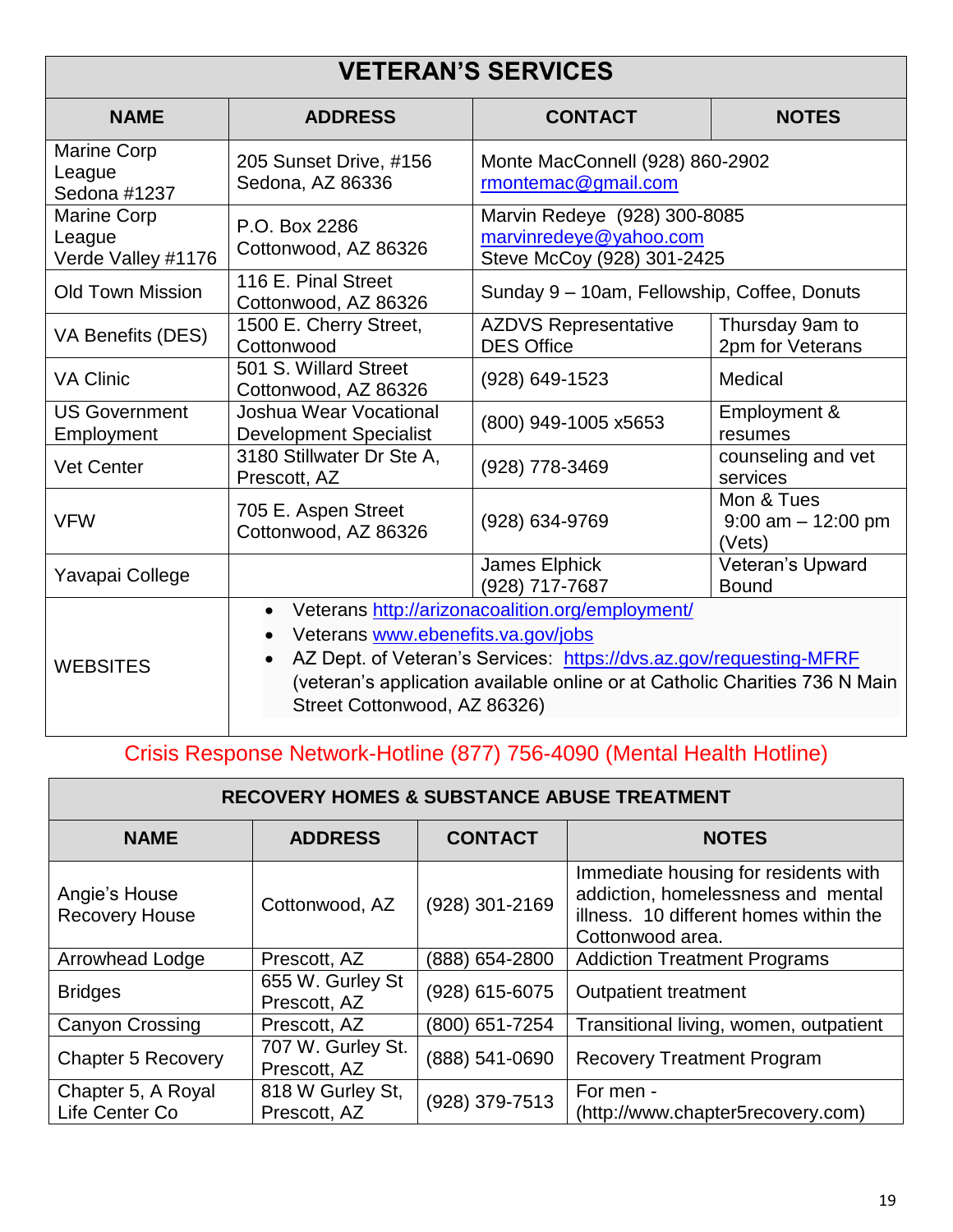| <b>RECOVERY HOMES &amp; SUBSTANCE ABUSE TREATMENT</b> |                                                         |                                  |                                                                                                                                                                    |
|-------------------------------------------------------|---------------------------------------------------------|----------------------------------|--------------------------------------------------------------------------------------------------------------------------------------------------------------------|
| <b>NAME</b>                                           | <b>ADDRESS</b>                                          | <b>CONTACT</b>                   | <b>NOTES</b>                                                                                                                                                       |
| <b>Clean Adventures</b>                               | 315 W. Goodwin<br>St. Prescott, AZ                      | (844) 433-8400                   | Sober Living Home, Soberliving<br>Environment, Halfway House, SLR,<br><b>Sober Roommates</b>                                                                       |
| <b>Decision Point</b>                                 | 505 Whipple St,<br>Prescott, AZ                         | (928) 550-6280                   | Sober Living Home, Soberliving<br>Environment, Halfway House, SLR,<br><b>Sober Roommates</b>                                                                       |
| <b>First Step Half Way</b><br>House                   | 719 Gail Gardner<br>Dr, Prescott, AZ                    | (877) 225-3029                   | Sober Living Home, Soberliving<br>Environment, Halfway House, SLR,<br><b>Sober Roommates</b>                                                                       |
| <b>First Step Sober</b><br>Housing                    | 540 Emerald Tr,<br>Prescott, AZ                         | (877) 225-3029                   | Sober Living Home, Soberliving<br>Environment, Halfway House, SLR,<br><b>Sober Roommates</b>                                                                       |
| <b>Footprints Recovery</b><br>Home                    | 743 Miller Valley<br>Rd, Prescott, AZ                   | (928) 710-5096                   | For women                                                                                                                                                          |
| <b>Freedom Recovery</b><br>Center                     | 743 Miller Valley<br>Rd, Prescott, AZ                   | (855) 379-0075                   | inpatient substance abuse program,<br>private insurance or self pay-Toby cell<br>602-469-7780                                                                      |
| <b>Hillside Recovery</b><br>Center                    | 642 Dameron Dr,<br>Prescott, AZ                         | (928) 445-5211                   | Substance abuse and mental health<br>treatment. www.wygc.org                                                                                                       |
| <b>Home Sweet Home</b>                                | 892 Tigres Tr.<br>Cottonwood, AZ                        | (928) 301-2169                   | Halfway House, for men                                                                                                                                             |
| <b>Life Transformation</b><br>Recovery                | Prescott Valley,<br>8521 E.<br><b>Florentine Rd StB</b> | (928) 515-0044<br>(844) 582-3733 | christian approach recovery, private<br>insurance or self pay                                                                                                      |
| <b>Lighthouse Sober</b><br>Living                     | 156 Hill Street,<br>Camp Verde, AZ                      | (928) 554-5403                   | \$126.00/wk or \$18/da. willing to work<br>with inmates that are being released<br>with no source of income.                                                       |
| MATFORCE.org/find<br>help                             | Tri City area                                           |                                  | website lists substance abuse<br>treatment and sober living homes                                                                                                  |
| <b>Prescott House</b>                                 | 214 N Arizona<br>Ave, Prescott, AZ                      | (928) 776-8251<br>(866) 425-4673 | IP addiction program, men only. Sober<br>Living Home, Environment, Halfway<br>House, SLR, Sober Roommates                                                          |
| <b>Prescott Sober Living</b>                          | 733 Ruth Street,<br>Prescott, AZ                        | (928) 925-3455                   | <b>Inpatient &amp; Outpatient Treatment</b>                                                                                                                        |
| Recovery in the Pines                                 | 919 12 <sup>th</sup> Pl. #13<br>Prescott, AZ            | (844) 762-3748<br>(928) 910-9608 | Addiction recovery treatment<br>programs                                                                                                                           |
| <b>Round Table</b><br>Recovery                        | 2450 E. Valentine<br>Dr, Prescott, AZ                   | (877) 431-2707                   | Mens Sober Living Home, Halfway<br>House, SLR, Sober Roommates                                                                                                     |
| <b>Serenity House</b>                                 | 1229 E. Cherry<br>St, Cottonwood,<br>AZ                 | (928) 460-4424<br>x1             | <b>Transitional model. Residents learn</b><br>life skills. Recovery support services<br>plans at Serenity Circle Wellness<br>Center (first level of the building). |
| Southwest Behavioral<br><b>Health Services</b>        | 7763 E.<br>Florentine Rd,<br>Prescott Valley,<br>AZ     | (928) 772-1610                   | Behavioral health services including<br>chemical dependency, counseling<br>(Individual and Group)<br>http://www.sbhservices.org                                    |